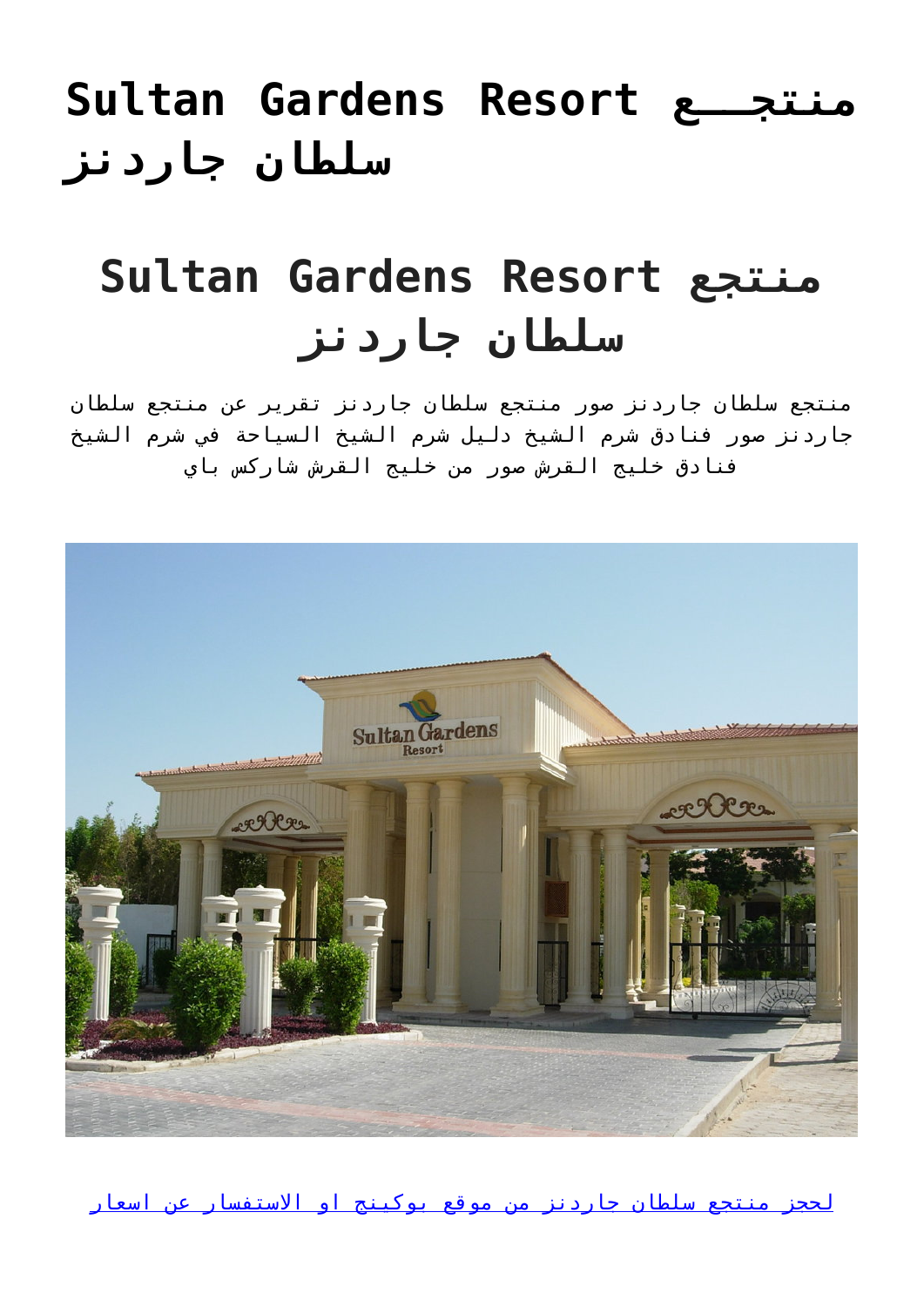## [المنتجع اضغط هنا](http://www.booking.com/hotel/eg/sultan-gardens-resort.ar.html?aid=353908)

[to book this hotel from booking.com click here](http://www.booking.com/hotel/eg/sultan-gardens-resort.en.html?aid=353908)

 [لحجز الفندق من موقع اجودا اضغط هنا](http://www.agoda.com/ar-ae/sultan-gardens-resort/hotel/sharm-el-sheikh-eg.html?cid=1650426)

[to book the hotel from AGODA.com click here](http://www.agoda.com/sultan-gardens-resort/hotel/sharm-el-sheikh-eg.html?cid=1650426)

## **هنا خريطة منتجع سلطان جاردنز**

 $\times$   $\,$   $\,\times$   $\,$   $\,\times$ 

وهنا صور خارجية منتجع سلطان جاردنز

x x x x x x x x

#### *صور من المدخل و اللوبي في منتجع سلطان جاردنز*

 $x \mid x \mid x \mid x \mid x$ 

يضم منتجع سلطان جاردنز ذو الـ 5 نجوم شاطئاً رملياً خاصاً مع منصات فوق الماء على خليج القرش. كما يتميز بـ 4 مسابح المحاطة .بأشجار النخيل والتي تقدم إطلالة كاملة على جزيرة تيران

This 5-star resort features a private sandy beach with overwater decks on the Sharks Bay. It boasts 4 palm-framed freshwater pools offering full views of the Tiran Island.

منتجع سلطان جاردنز

 $x \mid x \mid x \mid x \mid x \mid x$ 

تتوفر 5 مطاعم في منتجع سلطان جاردنز، وتُقدم المعكرونة منزلية الصنع والمأكولات من كاجون وعروض الطبخ الحية في مطعم هاوس اوف سبايس الهندي. كما يمكن الاستمتاع بالمأكولات البحرية الطازجة في التراس المواجه للبحر في سوق الأطعمة البحرية.

5 restaurants are available at Sultan Gardens Resort, offering home-made pasta, Cajun cuisine and live cooking shows, the "House Of Spice" Indian restaurant. Freshly caught seafood can be enjoyed on the seafront terrace of the Sea Food Market.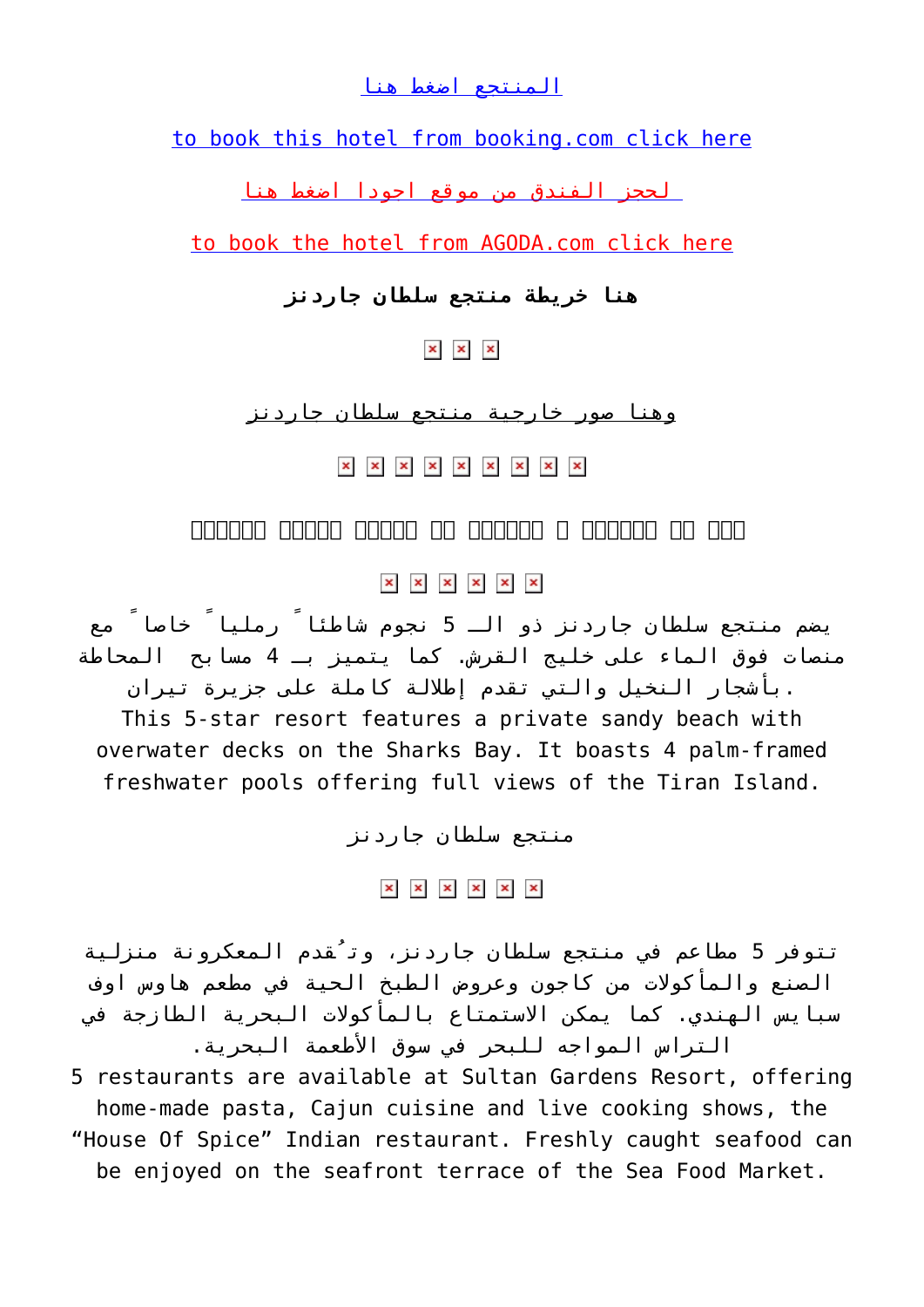#### منتجع سلطان جاردنز

#### $\mathbf{x} \quad \mathbf{x} \quad \mathbf{x} \quad \mathbf{x}$

يتميز منتجع سلطان جاردنز بمقهى يفتح على مدار 24 ساعة مع فناء مثلجات وبار ردهة مع شاشتين كبيرتين، ويُمكنكم تذوّق العصائر .الطازجة والوجبات الخفيفة طوال اليوم في بار الشلال

The resort also features a 24-hour coffee shop with an ice parlour, and a lounge bar with 2 big screens. At the Shallal Bar, you can taste freshly squeezed juices and snacks all day long.

يمكن للضيوف حجز علاجات المساج في سبا منتجع سلطان جاردنز أو الاسترخاء على كراسي الاسترخاء الخشبية بجانب المسبح، ويمكن للأطفال المرح مع الزلاقات المائية أو في الملعب أو الاستمتاع بالأنشطة في .نادي الأطفال

Guests can schedule massage treatments at Sultan's spa, or relax on a wooden lounger on the poolside. Children can have fun on the waterslides or on the playground, or enjoy the activities of the kids' club.

تتميز الغرف المكيفة في منتجع سلطان جاردنز بديكور من ألوان زاهية مع أثاث خشبي. وتتوفر أجهزة تلفزيون مع قنوات فضائية في .جميع الغرف

Air-conditioned rooms at Sultan Gardens offer a brightly coloured décor with wooden furnishing. TVs with satellite channels are available in each room.

### $\mathbf{x} \quad \mathbf{x} \quad \mathbf{x} \quad \mathbf{x} \quad \mathbf{x} \quad \mathbf{x}$

تقع حدائق السلطان على بعد 6 كم من ساحة سوهو و 8 كم من خليج نعمة. بينما يبعد مطار شرم الشيخ الدولي مسافة 6 كم عن المنتجع. .وتتوفر خدمة نقل مكوكية مقابل رسوم

Sultan Gardens is 6 km from Soho Square and 8 km from Naama Bay. Sharm el-Sheikh International Airport is 6 km from the resort. A shuttle service is provided upon charge.

منتجع سلطان جاردنز